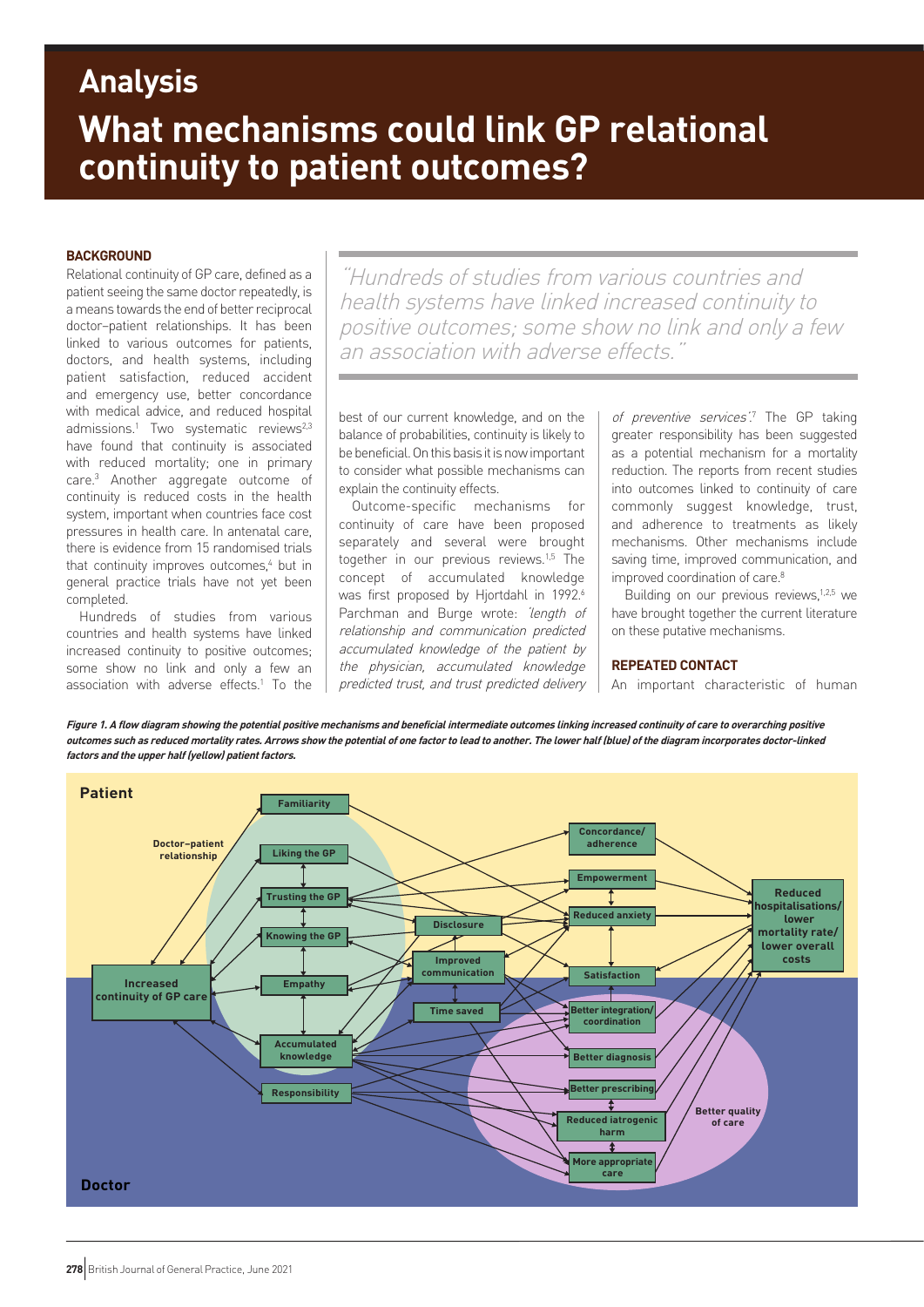"This sense of personal responsibility is fundamental as it encourages the GP to consider the patient's longterm interests.

behaviour is that repeated contact alters people's attitudes to be more favourable towards each other. This was discovered in a study in psychology,<sup>9</sup> leading to a body of knowledge that has been interpreted as a form of human conditioning. For general practices that foster continuity between patients and doctors, familiarity gives them an additional strengthening of doctor– patient relationships. A familiar setting is reassuring, whereas strange surroundings and strange doctors can generate anxiety and stress.

# **ACCUMULATED KNOWLEDGE**

In consultations, a large amount of information is exchanged between patient and doctor. Doctors can only record a fraction, as it is impossible to capture most of what is communicated verbally or nonverbally in a consultation, such as what the patient said, how they looked, or about the social determinants of illness. Important contextual information, described by Hjortdahl as 'accumulated knowledge',<sup>6</sup> often comes in passing: about the partner/ spouse; the children; family; work; and the home. The doctor's knowledge of individual preference, such as not wanting to swallow capsules or unusual health beliefs, generates personal understanding. With increasing continuity the GP acquires more knowledge and understanding of the patient as a person, and so becomes equipped to incorporate the patient's hopes, fears, wishes, and any personal idiosyncratic features of their personality into management proposals.

Family care across generations is a source of such knowledge. Information regarding family members who are not present may emerge during consultations, about children or living conditions, for example. Domestic abuse problems may be disclosed. GPs seeing children with chronic problems can get to know their parents, without this appearing in any medical record. Much accumulated knowledge is about the patient as a person rather than about technical medicine.

Most GPs consider accumulated knowledge to be useful clinically, more

**Figure 2. A flow diagram showing the potential mechanisms and negative intermediate outcomes linking increased continuity of care to possible negative patient outcomes. Arrows show the potential of one factor to lead to another. The lower half (blue) of the diagram incorporates doctor-linked factors and the upper half (yellow) patient factors.** 



for management than diagnosis. However, in the case of medically unexplained symptoms, knowledge often has diagnostic value.<sup>6</sup> Over time, the GP builds up a picture of the patient as a person. This knowledge is likely to enable doctors to make better treatment decisions, and this is a potential mechanism by which improved continuity may protect against unnecessary hospital admissions.<sup>8</sup> The common statement by patients that they hate having to repeat their story with strange GPs has been confirmed in qualitative research.<sup>10</sup>

## **GP's SENSE OF RESPONSIBILITY**

A GP's sense of responsibility, although invisible, is a key factor and is much influenced by continuity. This sense of personal responsibility is fundamental as it encourages the GP to consider the patient's long-term interests. Hjortdahl's triad classified GPs into those with a perspective of the single consultation (7%), those whose perspective was an episode of illness (19%), and those whose perspective was long-term care (74%).<sup>6</sup> GPs change with continuity of care, which rapidly increases their sense of responsibility for their patients. For example, there was a five-fold increase in GPs' sense of responsibility in 12 months and a 16-fold increase over 5 years.<sup>6</sup>

# **GP–PATIENT RELATIONSHIPS**

Balint<sup>11</sup> demonstrated that the doctorpatient relationship was particularly important in general practice, a human service where the personality of the patient and the doctor are both relevant to the care provided. His metaphor for this relationship of a mutual investment company, into which patient and GP contribute capital and from which either can draw, has stood the test of time. General practice is the only branch of medical practice to define its role in terms of relationships. Contextual healing (placebo effect) is present in clinical encounters and may be stronger when a good doctor–patient relationship exists.

General practice is also associated with the longest duration of doctor–patient relationships. Many patients remain registered for years. Patients in Islington, London, with long-term conditions were found to have a mean duration of general practice registration of 15 years.<sup>12</sup> Although many practices have high patient turnover, they simultaneously may also have patients staying for decades.

Continuity of care is both a proxy for the quality of the doctor–patient relationship and a powerful way of fostering it. It is no guarantee of a good relationship developing,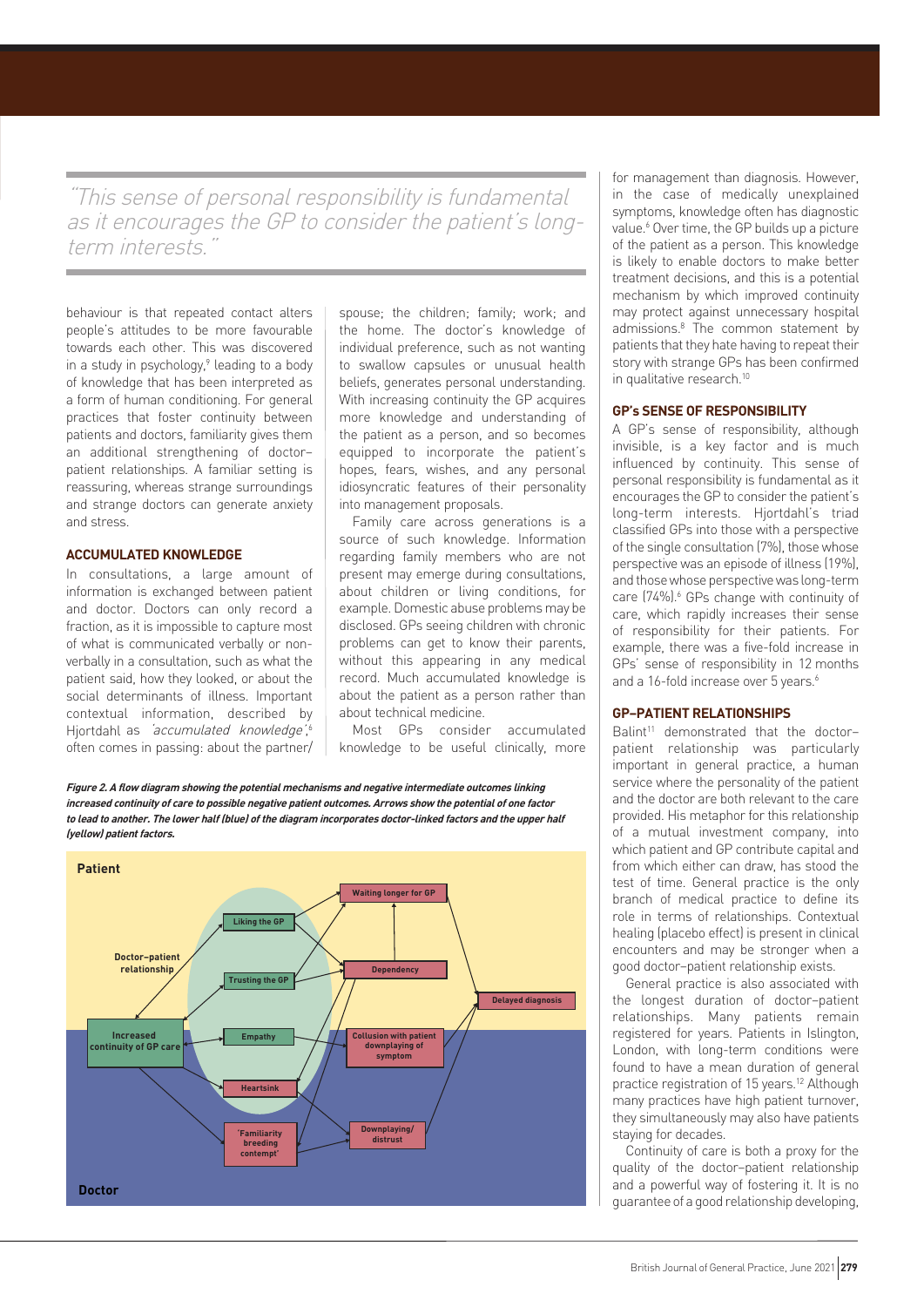but makes it more likely; a necessary but not sufficient condition. Fundamental new insights into this relationship include that, with continuity of care, both patients and GPs change,  $6,13,14$  with doctors becoming more responsive, and patients more trusting of the GP.

# **Knowing and liking the doctor**

Patients feeling that they 'know the GP' is medically important. As Howie et  $al^{15}$ showed, it was significantly associated with enablement (patients' confidence and ability to self-care), a prime aim of generalist practice. As patients get to know their clinicians, many come to like them. This makes patients more comfortable and may explain increased disclosure. Ridd  $et$   $al^{14}$  developed a measure of a 'deep' doctor–patient relationship and found that, on average, it required eight consultations between a patient and the same GP for there to be a 50% probability of the patient considering a 'deep' working relationship to exist.

## **Trust**

With continuity, patients become progressively more trusting in the GP.13 There is baseline institutional trust accorded to all doctors, but this is limited and easily undermined. Repeated consultations help patients to develop 'secure' trust, and trust is also influenced by patients' expectations of future contacts with the doctor.<sup>16</sup> Trust is an important psychological construct, influencing patients' behaviour in many aspects of medical care. This is a possible mechanism explaining better adherence to medical advice, including prescribed medications and preventive medicine.7 Taking a pill is an act of trust. Trust in the GP is one likely mechanism for the significantly reduced use of emergency departments.

## **Empathy**

GP empathy has emerged as an important factor. Single, one-off consultations between patients and GPs are very different from repeated ones between the same people. Hirsh et al found that continuity enhanced medical students' ability to be caring with

"… with continuity of care, both patients and GPs change, with doctors becoming more responsive, and patients more trusting of the GP."

patients.17 Hearing patients' stories is a trigger for developing empathy. Mercer et al noted GP empathy was associated with patient enablement and found that they never observed maximum enablement without GP empathy.<sup>18</sup> A systematic review found that GP empathy was associated with better patient satisfaction, better patient enablement, and reduced patient anxiety.19

Patient-perceived empathy in GPs is important and was reported to be associated with favourable outcomes of symptoms. Dambha-Miller et  $al^{20}$  found that GP empathy is associated with reduced all-cause mortality in patients with diabetes. GP empathy is likely to be an important component of the doctor–patient relationship and may contribute to reduced mortality with continuity of GP care.

## **QUALITY OF GP CARE**

After learning about the patient as a person and building a working relationship, care can be tailored towards the wishes and needs of an individual patient in both initial and all future consultations. This has been described as 'higher quality' care.21

Continuity enhances a GP's clinical skills. When seeing a patient repeatedly they can compare them with how they looked and behaved previously. The GP is also more likely to consider in greater depth the extent and personal implications of any other conditions the patient may have, as well as the treatments they have had. The knowledge acquired by the GP about individual patients through continuity improves patient safety. Increased continuity has been shown to be associated with fewer adverse drug–drug interactions.19

A possibility is that, when a GP knows a patient well, they feel more empathy and are more likely to go 'above and beyond' on the patient's behalf. This, and a better

"The system is likely to include positive feedback, such as better patient and doctor satisfaction, and positive health outcomes, causing both to work towards increasing continuity of care.

understanding of a patient's needs, may lead to better integration and coordination of care.

These 'higher level' skills translate into better-quality care. Continuity of care is associated with the development of GP intuition and some earlier diagnoses. Two studies have found that having a usual GP was associated with higher rates of diagnosis of diabetes. Granier et al found that knowing the child and family aided the detection of meningitis by GPs before the rash appeared.23 Management of diabetes also improved.24

## **NEGATIVES**

Doctor–patient relationships can also have important adverse effects. With increased mutual empathy, doctors may be more reluctant to bring up awkward topics and to collude with patients potentially downplaying their symptoms, which may lead to delayed diagnosis. Cancer diagnosis in particular can be delayed; one estimate is of around 7 days.<sup>25</sup> Liking and trust by some patients can induce psychological dependency on the GP. Negative feelings, such as 'heartsink' patients in general practice, have been described.26

## **DISCUSSION**

The literature does not reveal any single mechanism but a variety that operate simultaneously and are probably reinforcing. Figure 1 illustrates many of these links and pathways. The system is likely to include positive feedback, such as better patient and doctor satisfaction, and positive health outcomes, causing both to work towards increasing continuity of care. There are also ways in which continuity can lead to negative outcomes, such as delayed diagnosis, and these are summarised in Figure 2. Sometimes the same mechanism can produce both positive and negative effects.

Many have called for an integrative or overarching theory for continuity.<sup>3,16</sup> Baker et al,<sup>3</sup> after Donaldson,<sup>27</sup> suggest agency theory, but this has financial roots and implications of the patient 'delegating' to the doctor, emphasising inequality. The elements of aligning agendas and better informing the doctor $27$  are helpful,